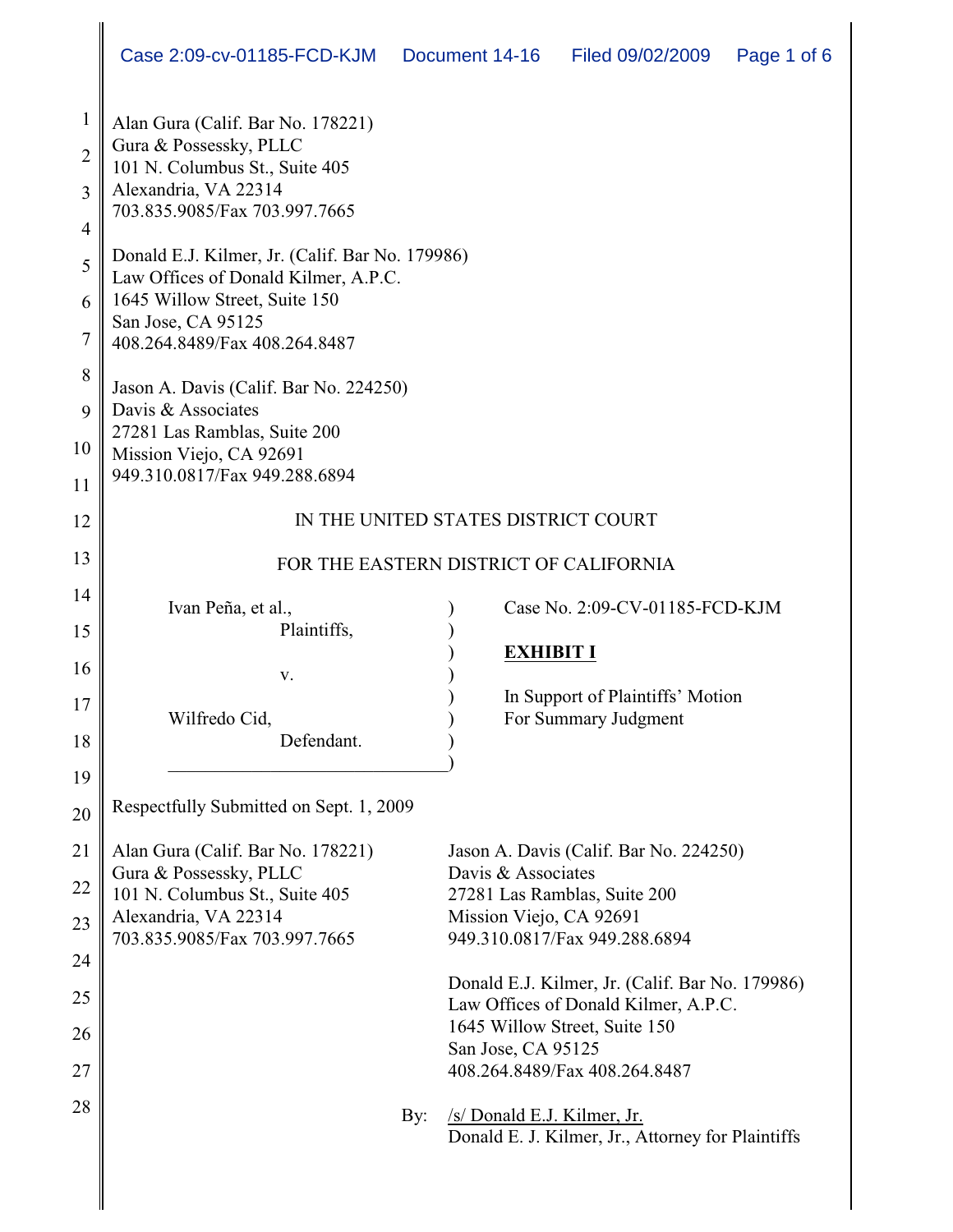Roster of Handguns Certified for Sale - Firearms Division - Cal... Page 1 of 5

Case 2:09-cv-01185-FCD-KJM Document 14-16 Filed 09/02/2009 Page 2 of 6

SKIP TO CONTENT

| Home                                                                | About                     | <b>News</b>                                                                                                                                                 | <b>Careers</b>                 | Contact                                  | Programs A - Z |                         |                       |                    |
|---------------------------------------------------------------------|---------------------------|-------------------------------------------------------------------------------------------------------------------------------------------------------------|--------------------------------|------------------------------------------|----------------|-------------------------|-----------------------|--------------------|
| <b>FIREARMS</b>                                                     |                           |                                                                                                                                                             |                                | <b>Roster of Handguns</b>                |                |                         |                       | <b>Search</b>      |
| <b>Firearms Home</b><br><b>Certified for Sale</b>                   |                           |                                                                                                                                                             |                                |                                          |                |                         |                       |                    |
| <b>California Firearms</b><br><b>Laws Summary</b><br><b>Booklet</b> |                           | Handgun models will be removed from the roster on the list expiration date<br>unless the manufacturer renews the listing prior to the list expiration date. |                                |                                          |                |                         |                       |                    |
| <b>Dangerous</b><br>Search again<br><b>Weapons Control</b><br>Laws  |                           |                                                                                                                                                             |                                |                                          |                |                         |                       |                    |
| <b>FAQs</b>                                                         |                           | There are 131 matching records for Springfield Armory<br>The matching records list is sorted by Make<br>This list is valid for Tuesday, September 01, 2009  |                                |                                          |                |                         |                       |                    |
| <b>Forms and</b><br><b>Publications</b>                             |                           |                                                                                                                                                             |                                |                                          |                |                         |                       |                    |
| <b>Handgun Safety</b><br><b>Certificate Program</b>                 |                           | Model                                                                                                                                                       |                                |                                          | Gun<br>Type    | <b>Barrel</b><br>Length | <b>Caliber</b>        | <b>Exp Date</b>    |
| <b>Regulations</b>                                                  |                           | <b>Stainless Steel</b>                                                                                                                                      | PX9801L (ambi safety) / Alloy, |                                          | Pistol         | 3"                      |                       | 45 ACP 12/20/2009  |
| <b>Roster of</b>                                                    | <b>Handguns Certified</b> |                                                                                                                                                             |                                | PX9801L / Alloy, Stainless Steel         | Pistol         | 3"                      |                       | .45 ACP 12/20/2009 |
| for Sale                                                            |                           |                                                                                                                                                             |                                | PX9802L / Alloy, Stainless Steel         | Pistol         | 3"                      |                       | .45 ACP 8/13/2010  |
|                                                                     |                           |                                                                                                                                                             |                                | PX9804L / Alloy, Stainless Steel         | Pistol         | 3"                      |                       | .45 ACP 1/17/2010  |
| <b>Roster of Firearm</b><br><b>Safety Devices</b>                   |                           |                                                                                                                                                             | PX9806L / Stainless Steel      |                                          | Pistol         | 3"                      |                       | .45 ACP 9/22/2010  |
| <b>Certified for Sale</b>                                           |                           |                                                                                                                                                             | PX9808L / Blue Steel           |                                          | Pistol         | 3"                      |                       | .45 ACP 9/6/2010   |
| <b>Statistics</b>                                                   |                           |                                                                                                                                                             | XD9801 / Composite, Steel      |                                          | Pistol         | 3"                      | 9 <sub>mm</sub>       | 3/19/2010          |
|                                                                     |                           |                                                                                                                                                             | XD9810 / Composite, Steel      |                                          | Pistol         | 3"                      | 9mm                   | 7/29/2010          |
| <b>Archive</b>                                                      |                           |                                                                                                                                                             | XD9811 / Composite, Steel      |                                          | Pistol         | 3"                      | 9mm                   | 4/7/2010           |
|                                                                     |                           |                                                                                                                                                             | XD9831 / Polymer, Steel        |                                          | Pistol         | 3"                      | 9mm                   | 3/26/2010          |
|                                                                     |                           |                                                                                                                                                             | XD9802 / Polymer, Steel        |                                          | Pistol         | 3.01"                   | .40<br><b>S&amp;W</b> | 10/25/2009         |
|                                                                     |                           |                                                                                                                                                             | XD9812 / Polymer, Steel        |                                          | Pistol         | 3.01"                   | .40<br>S&W            | 3/10/2010          |
|                                                                     |                           |                                                                                                                                                             | XD9832 / Polymer, Steel        |                                          | Pistol         | 3.01"                   | .40<br>S&W            | 3/26/2010          |
|                                                                     |                           |                                                                                                                                                             | XD9842 / Polymer, Steel        |                                          | Pistol         | 3.01"                   | .40<br>S&W            | 3/26/2010          |
|                                                                     |                           | Alloy, Steel                                                                                                                                                | 1911 EMP Compact PI9209L /     |                                          | Pistol         | 3.1"                    | 9mm                   | 2/6/2010           |
|                                                                     |                           |                                                                                                                                                             |                                | XD9821 / Polymer, Stainless Steel Pistol |                | 3.1"                    | 9mm                   | 3/23/2010          |

http://certguns.doj.ca.gov/safeguns\_resp.asp 9/1/2009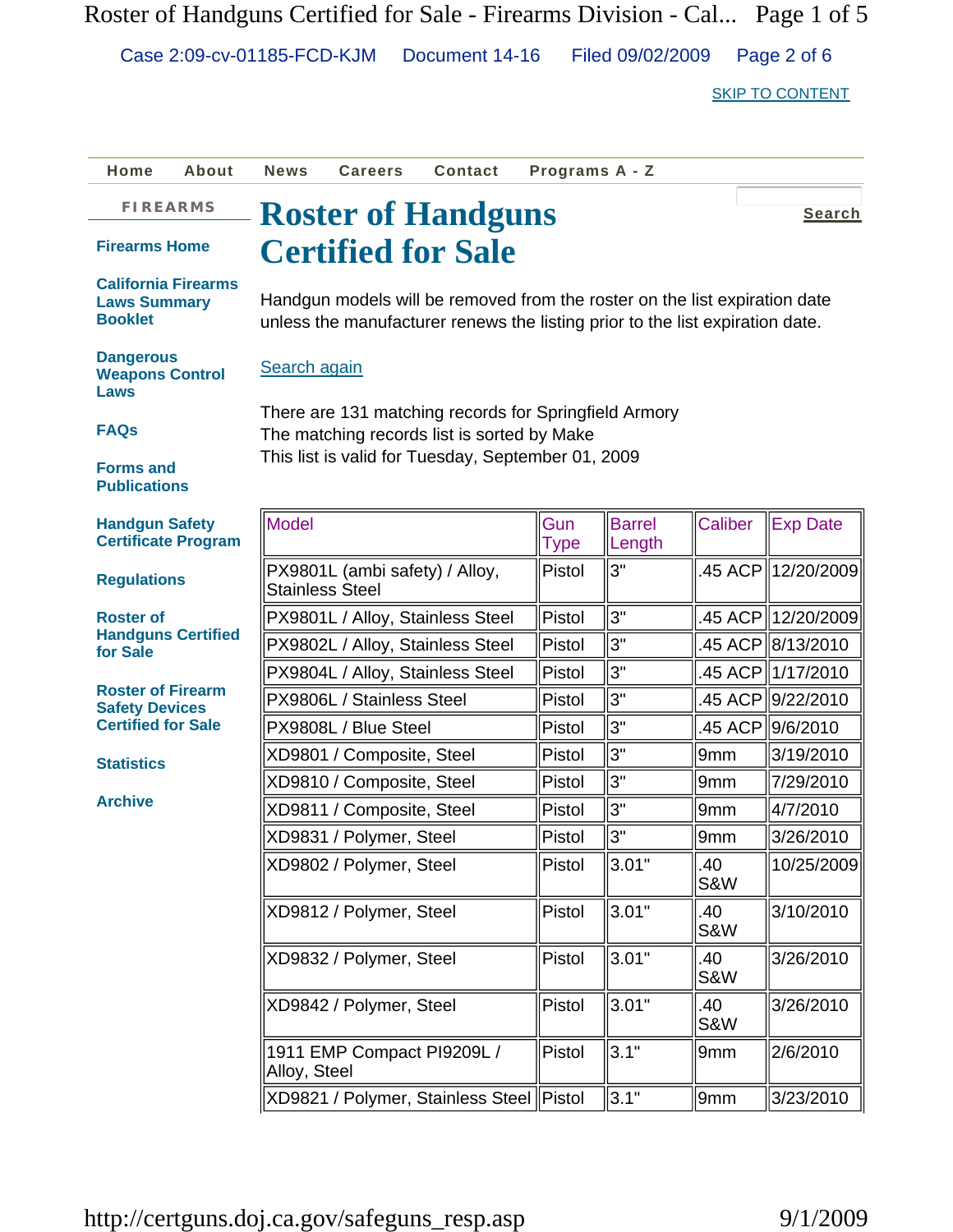#### Roster of Handguns Certified for Sale - Firearms Division - Cal... Page 2 of 5

Case 2:09-cv-01185-FCD-KJM Document 14-16 Filed 09/02/2009 Page 3 of 6

#### $XD9822 /$  Polymer, Stainless Steel Pistol  $\|3.1$ "  $\|.40$ S&W 2/18/2010 PB9162L / Carbon Steel Pistol 3.5" | 10/4/2009 PX9161L (ambi safety) / Stainless Steel Pistol  $\|3.5\|$  .45 ACP 12/31/2009 PX9161L / Stainless Steel  $\parallel$ Pistol  $\parallel$ 3.5"  $\parallel$ .45 ACP $\parallel$ 12/31/2009 PX9171L (ambi safety) / Stainless Steel  $\|$ Pistol  $\|$ 3.5"  $\|$ .45 ACP $\|$ 3/27/2010 PX9171L / Stainless Steel | Pistol | 3.5" | 45 ACP | 3/27/2010 PX9301L (ambi safety) / Carbon **Steel** Pistol  $\|3.5''$  .45 ACP 12/31/2009 PX9301L / Carbon Steel Pistol 3.5" | 45 ACP 12/31/2009 PX9505L / Alloy, Stainless Steel  $\Vert$ Pistol  $\Vert$ 3.5"  $\Vert$ 9mm  $\Vert$ 9/6/2010  $XD9524$  / Polymer, Stainless Steel Pistol  $\|4'$  .45 GAP 9/26/2010 PX9142L (ambi safety) / Stainless **Steel** Pistol  $\|4\|$  .45 ACP 3/27/2010  $PX9142L / Stainless Steel$  | Pistol  $||4"$   $||.45 ACP ||3/27/2010$ PX9511L (ambi safety) / Carbon Steel Pistol  $\|4\|$  .45 ACP 12/31/2009 PX9511L / Carbon Steel Pistol 4" | .45 ACP 12/31/2009  $XD9161 /$  Polymer, Steel  $\|$ Pistol  $\|$ 4"  $\|$ .45 ACP $\|$ 11/20/2009  $XD9261$  / Polymer, Steel  $\|P\|$  Pistol  $\|4^{\prime\prime}$  .45 ACP 3/26/2010  $XD9611 /$  Polymer, Steel  $\|$ Pistol  $\|$ 4"  $\|$ .45 ACP $\|$ 3/17/2010  $XD9612 /$  Polymer, Steel  $\|$ Pistol  $\|$ 4"  $\|$ .45 ACP $\|$ 1/23/2010  $XD9614 /$  Polymer, Steel  $\|$ Pistol  $\|$ 4"  $\|$ .45 ACP $\|$ 3/26/2010  $XD9645$  / Polymer, Steel  $\|$ Pistol  $\|$ 4"  $\|$ .45 ACP $\|$ 3/17/2010 XD9646 / Polymer, Steel  $\parallel$ Pistol  $\parallel$ 4"  $\parallel$ .45 ACP $\parallel$ 11/28/2009  $XD9647 /$  Polymer, Steel  $\|$ Pistol  $\|$ 4"  $\|$ .45 ACP $\|$ 1/23/2010  $XD9648 /$  Polymer, Steel  $\|$ Pistol  $\|$ 4"  $\|$ .45 ACP $\|$ 3/26/2010  $XD9701 /$  Polymer, Steel  $\|$ Pistol  $\|$ 4"  $\|$ 9mm  $\|$ 5/9/2010  $XD9702 /$  Polymer, Steel  $\Vert$ Pistol  $\Vert 4^{\prime\prime}$  .40 S&W 9/6/2010  $XD9704$  / Polymer, Steel  $\|$ Pistol  $\|$ 4"  $\|$ 9mm  $\|$ 8/26/2010  $XD9781 /$  Polymer, Steel  $\|$ Pistol  $\|$ 4"  $\|$ 9mm  $\|$ 3/17/2010  $XD9782$  / Polymer, Carbon Steel Pistol  $\|4$ "  $\|.40$ S&W 3/17/2010 PW9142L / Carbon Steel Pistol  $\|4.0"$   $\|.45$   $\|10/4/2009$  $PX9149L /$  Alloy, Carbon Steel  $\Vert$ Pistol  $\Vert$ 4.0"  $\Vert$ .45  $\Vert$ 10/4/2009  $XD9504$  / Polymer, Carbon Steel | Pistol  $\|4.05'' - \|.45\|$  | 3/23/2010 XD9221 / Polymer, Steel  $\parallel$ Pistol  $\parallel$ 4.08  $\parallel$ 9mm  $\parallel$ 1/23/2010 XD9101 / Steel, Polymer Pistol 4.08" 9mm 10/21/2009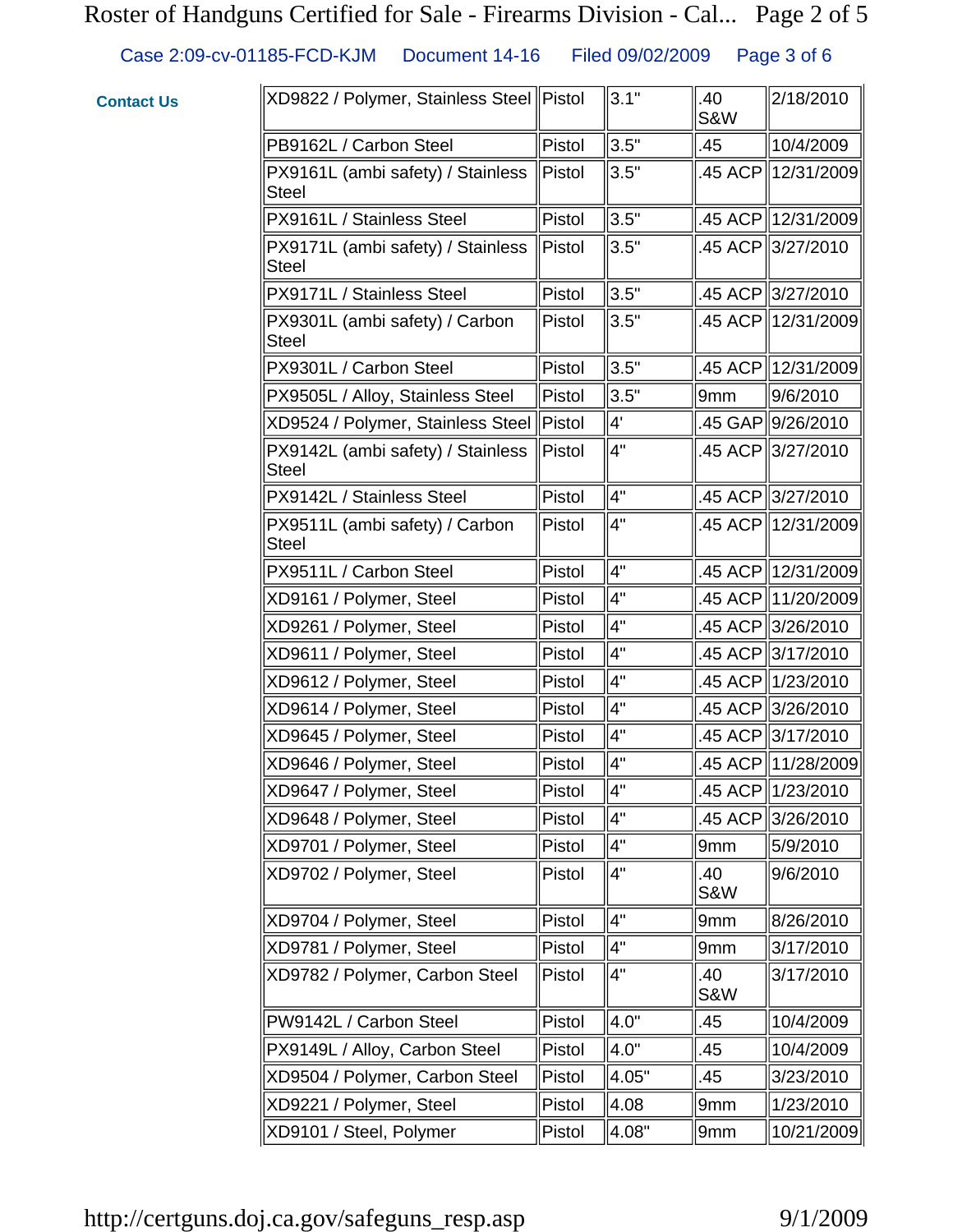## Roster of Handguns Certified for Sale - Firearms Division - Cal... Page 3 of 5

Case 2:09-cv-01185-FCD-KJM Document 14-16 Filed 09/02/2009 Page 4 of 6

| XD9102 / Polymer, Steel                           | Pistol | 4.08" | .40<br><b>S&amp;W</b> | 12/20/2009        |
|---------------------------------------------------|--------|-------|-----------------------|-------------------|
| XD9103 / Polymer, Steel                           | Pistol | 4.08" | .357<br><b>SIG</b>    | 12/20/2009        |
| XD9104 / Steel, Polymer                           | Pistol | 4.08" | 9mm                   | 3/21/2010         |
| XD9109 / Polymer, Steel                           | Pistol | 4.08" | .40<br><b>S&amp;W</b> | 3/21/2010         |
| XD9113 / Polymer, Steel                           | Pistol | 4.08" | .357<br><b>SIG</b>    | 3/26/2010         |
| XD9121 / Polymer, Steel                           | Pistol | 4.08" | 9mm                   | 1/23/2010         |
| XD9122 / Polymer, Steel                           | Pistol | 4.08" | .40<br><b>S&amp;W</b> | 1/23/2010         |
| XD9201 / Steel, Polymer                           | Pistol | 4.08" | 9mm                   | 3/26/2010         |
| XD9202 / Composite, Steel                         | Pistol | 4.08" | .40<br><b>S&amp;W</b> | 3/26/2010         |
| XD9222 / Polymer, Steel                           | Pistol | 4.08" | .40<br><b>S&amp;W</b> | 1/23/2010         |
| XD9231 / Polymer, Steel                           | Pistol | 4.08" | .40<br><b>S&amp;W</b> | 3/26/2010         |
| XD9301 / Steel, Polymer                           | Pistol | 4.08" | 9mm                   | 1/17/2010         |
| XD9302 / Polymer, Steel                           | Pistol | 4.08" | .40<br><b>S&amp;W</b> | 1/17/2010         |
| XD9311 / Steel, Polymer                           | Pistol | 4.08" | 9mm                   | 3/26/2010         |
| XD9312 / Polymer, Steel                           | Pistol | 4.08" | .40<br><b>S&amp;W</b> | 3/27/2010         |
| XD9501 / Steel, Polymer                           | Pistol | 4.08" | 9mm                   | 12/3/2009         |
| XD9502 / Polymer, Steel                           | Pistol | 4.08" | .40<br><b>S&amp;W</b> | 12/3/2009         |
| PB9108 / Carbon Steel                             | Pistol | 5"    |                       | .45 ACP 2/8/2010  |
| PB9113L (ambi safety) / Steel                     | Pistol | 5"    | .38<br>Super          | 9/20/2010         |
| PB9113L / Steel                                   | Pistol | 5"    | .38<br>Super          | 9/20/2010         |
| PB9114L / Steel                                   | Pistol | 5"    | .38<br>Super          | 7/29/2010         |
| PB9151L / Stainless Steel                         | Pistol | 5"    |                       | .45 ACP 3/19/2010 |
| PB9609L / Carbon Steel                            | Pistol | 5"    |                       | .45 ACP∥4/30/2010 |
| PC9102 / Carbon Steel                             | Pistol | 5"    |                       | .45 ACP∥12/3/2009 |
| PC9105LCA (ambi safety) / Steel                   | Pistol | 5"    |                       | .45 ACP∥9/20/2010 |
| PC9105LCA / Steel                                 | Pistol | 5"    |                       | .45 ACP∥9/20/2010 |
| PC9106L / Steel                                   | Pistol | 5"    |                       | .45 ACP∥9/22/2010 |
| PC9107L (ambi safety) / Stainless<br><b>Steel</b> | Pistol | 5"    |                       | .45 ACP 3/29/2010 |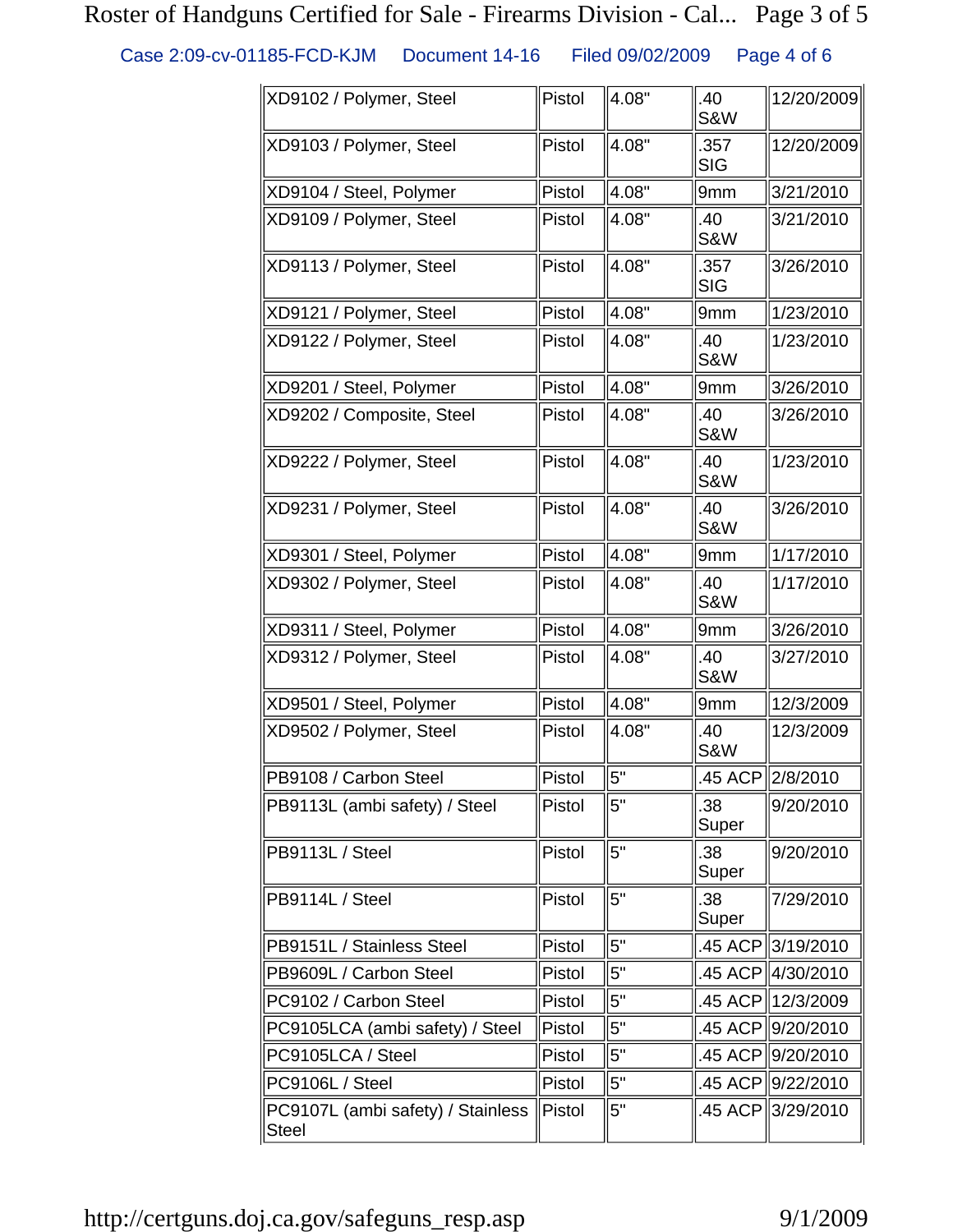# Roster of Handguns Certified for Sale - Firearms Division - Cal... Page 4 of 5

Case 2:09-cv-01185-FCD-KJM Document 14-16 Filed 09/02/2009 Page 5 of 6

| PC9107L / Stainless Steel                              | Pistol | 5" |                 | .45 ACP 3/29/2010  |
|--------------------------------------------------------|--------|----|-----------------|--------------------|
| PC9108L (ambi safety) / Carbon<br><b>Steel</b>         | Pistol | 5" |                 | .45 ACP 3/29/2010  |
| PC9108L / Carbon Steel                                 | Pistol | 5" |                 | .45 ACP 3/29/2010  |
| PC9111 (ambi safety) / Carbon<br><b>Steel</b>          | Pistol | 5" |                 | .45 ACP 3/29/2010  |
| PC9111 / Carbon Steel                                  | Pistol | 5" |                 | .45 ACP 3/29/2010  |
| PC9111LR / Carbon Steel                                | Pistol | 5" | .45 ACP         | 7/21/2010          |
| PC9206 / Carbon Steel                                  | Pistol | 5" |                 | .45 ACP 5/9/2010   |
| PI9132L (ambi safety) / Stainless<br><b>Steel</b>      | Pistol | 5" |                 | .45 ACP 4/26/2010  |
| PI9132L / Stainless Steel                              | Pistol | 5" |                 | .45 ACP 4/26/2010  |
| PI9134L (ambi safety) / Stainless<br><b>Steel</b>      | Pistol | 5" | 9 <sub>mm</sub> | 4/26/2010          |
| PI9134L / Stainless Steel                              | Pistol | 5" | 9mm             | 4/26/2010          |
| PI9140L (ambi safety) / Stainless<br><b>Steel</b>      | Pistol | 5" |                 | .45 ACP 3/27/2010  |
| PI9140L / Stainless Steel                              | Pistol | 5" |                 | .45 ACP 3/27/2010  |
| PW9108L / Steel                                        | Pistol | 5" |                 | .45 ACP 9/22/2010  |
| PW9151L / Stainless Steel                              | Pistol | 5" |                 | .45 ACP 4/30/2010  |
| PW9609L / Steel                                        | Pistol | 5" |                 | .45 ACP 4/21/2010  |
| PX9103L (ambi safety) / Alloy,<br><b>Carbon Steel</b>  | Pistol | 5" | .45 ACP         | 2/8/2010           |
| PX9103L / Alloy, Carbon Steel                          | Pistol | 5" |                 | .45 ACP 2/8/2010   |
| PX9104L / Alloy, Stainless Steel                       | Pistol | 5" | .45 ACP         | 5/9/2010           |
| PX9105L / Blue Steel                                   | Pistol | 5" |                 | .45 ACP∥9/6/2010   |
| PX9106L / Steel                                        | Pistol | 5" |                 | .45 ACP 9/22/2010  |
| PX9108L (Integrated Locking<br>System)) / Carbon Steel | Pistol | 5" |                 | .45 ACP 2/8/2010   |
| PX9109L (ambi safety) / Carbon<br><b>Steel</b>         | Pistol | 5" | .45 ACP         | 2/8/2010           |
| PX9109L / Carbon Steel                                 | Pistol | 5" |                 | .45 ACP 2/8/2010   |
| PX9130L (ambi safety) / Stainless<br><b>Steel</b>      | Pistol | 5" | 9mm             | 12/31/2009         |
| PX9130L / Stainless Steel                              | Pistol | 5" | 9 <sub>mm</sub> | 12/31/2009         |
| PX9151L (ambi safety) / Stainless<br><b>Steel</b>      | Pistol | 5" | .45 ACP         | 2/20/2010          |
| PX9151L / Stainless Steel                              | Pistol | 5" |                 | .45 ACP 2/20/2010  |
| PX9152L / Stainless Steel                              | Pistol | 5" |                 | .45 ACP 5/9/2010   |
| PX9154L / Stainless Steel                              | Pistol | 5" |                 | .45 ACP 10/25/2009 |